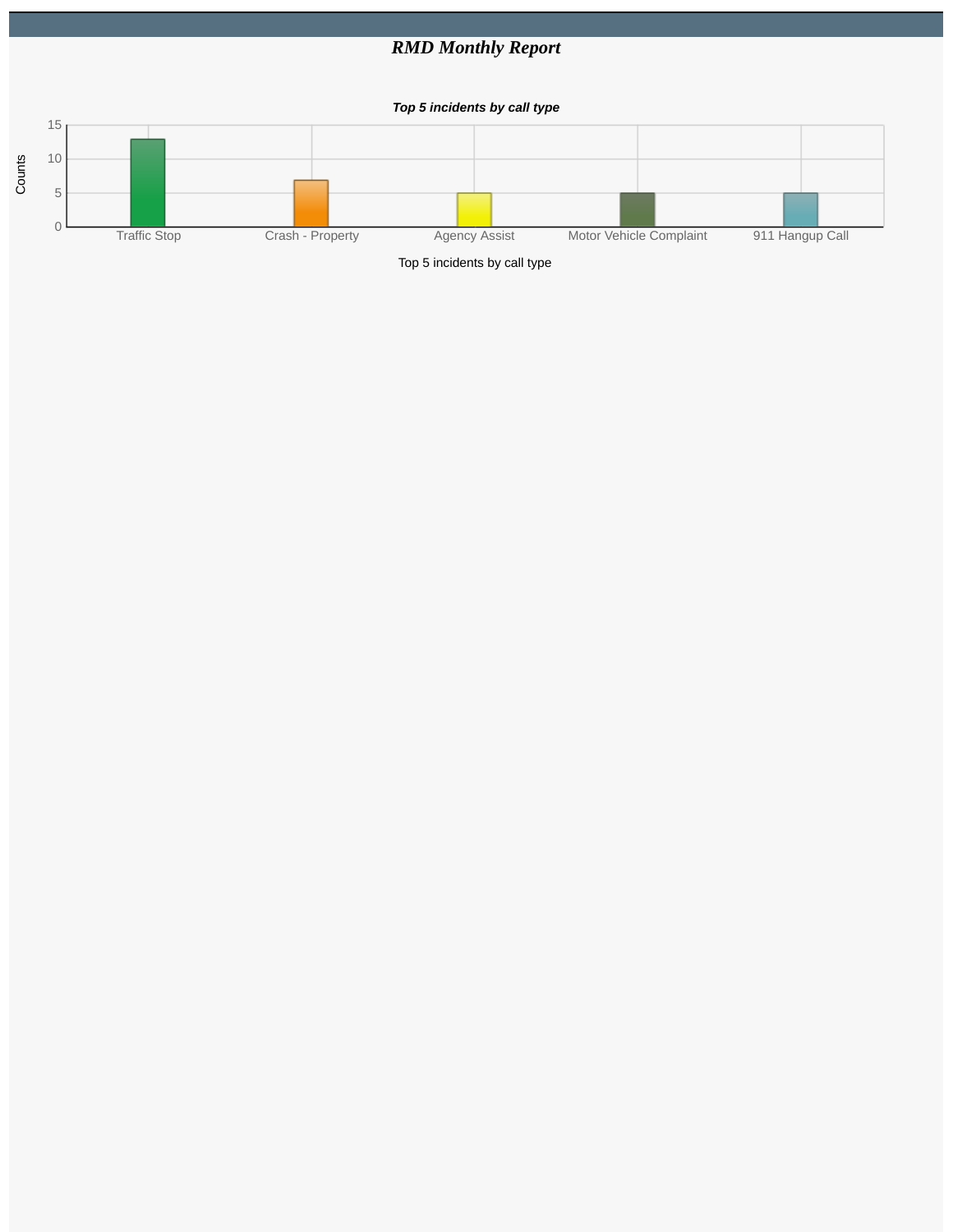| <b>Incident Number Call Type</b> |                                | Date/Time                        | <b>Street Name</b>                             | <b>Arrest Charge</b>                           |
|----------------------------------|--------------------------------|----------------------------------|------------------------------------------------|------------------------------------------------|
| 22RM000063                       | <b>Agency Assist</b>           |                                  | 01/31/22 18:43:45 VT Rt 117 / Richmond Line    |                                                |
| 22RM000062                       | Motor Vehicle Complaint        | 01/31/22 10:05:58 E Main St      |                                                |                                                |
| 22RM000061                       | Property/Home Watch            | 01/31/22 08:50:56 Jericho Rd     |                                                |                                                |
| 22RM000060                       | Property/Home Watch            | 01/31/22 08:48:42 Southview Dr   |                                                |                                                |
| 22RM000059                       | Property/Home Watch            | 01/31/22 08:15:49                | Southview Dr                                   |                                                |
| 22RM000058                       | Property/Home Watch            | 01/31/22 08:10:25 Jericho Rd     |                                                |                                                |
| 22RM000057                       | <b>Traffic Stop</b>            |                                  | 01/30/22 16:18:13  West Main St / Jericho Rd   |                                                |
| 22RM000056                       | <b>Traffic Stop</b>            | 01/30/22 12:38:39                | cochran Rd/ huntington Rd                      |                                                |
| 22RM000055                       | <b>Traffic Stop</b>            | 01/29/22 21:59:08 Bridge St      |                                                |                                                |
| 22RM000054                       | <b>Traffic Stop</b>            |                                  | 01/29/22 20:55:48 West Main St / I 89          |                                                |
| 22RM000053                       | <b>Traffic Stop</b>            |                                  | 01/29/22 16:44:19 cochran Rd/ huntington Rd    |                                                |
| 22RM000052                       | <b>Traffic Stop</b>            | 01/29/22 16:15:17 W Main St      |                                                |                                                |
| 22RM000051                       | <b>Traffic Stop</b>            |                                  | 01/29/22 15:04:10 Governor Peck Hwy            |                                                |
| 22RM000050                       | <b>Traffic Stop</b>            |                                  | 01/29/22 14:40:12 Governor Peck Hwy            |                                                |
| 22RM000049                       | <b>Traffic Stop</b>            |                                  | 01/29/22 14:13:22 Bridge St / Esplanade St     |                                                |
| 22RM000048                       | <b>Agency Assist</b>           | 01/28/22 18:00:00 I 89 N Mm 68.7 |                                                |                                                |
| 22RM000047                       | <b>Traffic Stop</b>            |                                  | 01/28/22 15:07:35 Bridge St / Esplanade St     |                                                |
| 22RM000046                       | <b>Traffic Stop</b>            |                                  | 01/28/22 14:10:07 DUXBURY RD / COCHRAN RD      |                                                |
| 22RM000045                       | <b>Information CALL ONLY</b>   | 01/28/22 12:34:51 Bridge St      |                                                |                                                |
| 22RM000044                       | 911 Hangup Call                | 01/28/22 07:46:26 Thompson Rd    |                                                |                                                |
| 22RM000043                       | Welfare/Suicide Check          | 01/27/22 19:51:12 E Hill Rd      |                                                |                                                |
| 22RM000042                       | <b>Traffic Stop</b>            |                                  | 01/27/22 11:31:50 Governor Peck Hwy / River Rd |                                                |
| 22RM000041                       | Alarm                          | 01/27/22 02:36:34 Wild Apple Ln  |                                                |                                                |
| 22RM000040                       | Alarm                          | 01/26/22 23:37:07 Jolina Ct      |                                                |                                                |
| 22RM000039                       | Service of APO                 | 01/26/22 13:43:57 Field Ln       |                                                |                                                |
| 22RM000038                       | <b>Motor Vehicle Complaint</b> | 01/26/22 06:10:53  Wes White Hl  |                                                |                                                |
| 22RM000037                       | Family Fight/Domestic          | 01/25/22 19:40:50 Field Ln       |                                                |                                                |
| 22RM000036                       | Crash - Property               | 01/24/22 15:53:13 Hinesburg Rd   |                                                |                                                |
| 22RM000035                       |                                | 01/24/22 15:48:36                |                                                |                                                |
| 22RM000034                       | Crash - Property               | 01/23/22 16:30:14 RT 2/ exit 11  |                                                |                                                |
| 22RM000033                       | Threatening                    | 01/23/22 13:35:34 Summer St      |                                                |                                                |
| 22RM000032                       | Theft                          |                                  |                                                |                                                |
| 22RM000031                       | Lockout                        | 01/20/22 20:00:24                | Railroad St                                    |                                                |
| 22RM000030                       | Crash - Property               | 01/20/22 15:39:37 West Street    |                                                |                                                |
| 22RM000029                       | Crash - Property               | 01/20/22 15:24:38                | Governor Peck / River Rd                       |                                                |
| 22RM000028                       | Motor Vehicle Complaint        | 01/18/22 15:47:01                | Wes White Hill                                 |                                                |
| 22RM000027                       | <b>Information CALL ONLY</b>   | 01/15/22 14:19:24                | Huntington Rd                                  |                                                |
| 22RM000026                       | Motor Vehicle Complaint        | 01/15/22 13:59:02 Cochran Rd     |                                                |                                                |
| 22RM000025                       | 911 Hangup Call                | 01/15/22 13:13:56                | Lawrence Rd                                    |                                                |
| 22RM000024                       | <b>Agency Assist</b>           | 01/14/22 23:14:57 Cemetery Rd    |                                                |                                                |
| 22RM000023                       | Fraud                          | 01/14/22 08:57:45                | East Main Street                               |                                                |
| 22RM000022                       | 911 Hangup Call                | 01/13/22 18:36:34 W Main St      |                                                |                                                |
| 22RM000021                       | <b>Directed Patrol</b>         | 01/13/22 06:48:28                | Hidden Pines Cir / Southview Dr                |                                                |
| 22RM000020                       | Directed Patrol                | 01/12/22 08:01:10                | W Main ST/ Bridge ST                           |                                                |
| 22RM000019                       | Suspicious                     | 01/10/22 23:39:28                | W Main St                                      |                                                |
| 22RM000018                       | Crash - Property               | 01/10/22 09:41:50                | W Main St                                      |                                                |
| 22RM000017                       | Citizen Assist                 | 01/09/22 20:18:49                | Turkey Hill Rd                                 |                                                |
| 22RM000016                       | 911 Hangup Call                | 01/09/22 15:34:44                | Hinesburg Rd                                   |                                                |
| 22RM000015                       | Crash - Injury                 | 01/08/22 16:18:42 Kenyon Rd      |                                                |                                                |
| 22RM000014                       | 911 Hangup Call                | 01/08/22 16:14:47                | Jericho Rd                                     |                                                |
| 22RM000013                       | Crash - Property               | 01/08/22 12:05:08                | Main St                                        | Grossly Negligent Operation 23 VSA 1091(B) 90Z |
| 22RM000012                       | Parking Problem                | 01/07/22 08:42:55  Depot Street  |                                                |                                                |
| 22RM000011                       | Motor Vehicle Complaint        | 01/07/22 07:13:30                | W MAIN ST / BRIDGE ST                          |                                                |
| 22RM000010                       | Mental Health                  | 01/06/22 20:20:21 Bridge St      |                                                |                                                |
|                                  |                                |                                  |                                                |                                                |